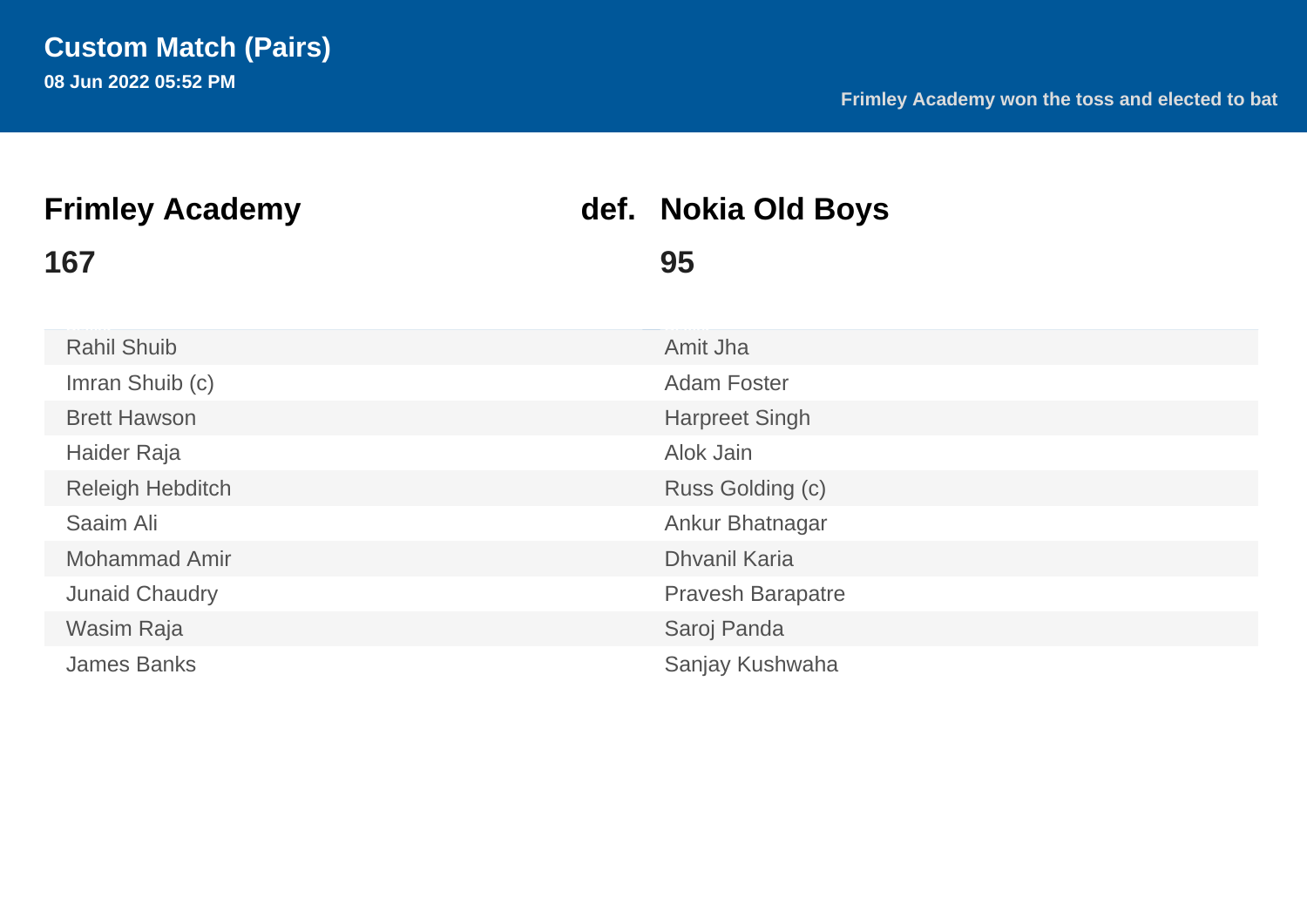### **Frimley Academy - 1st Innings (Batting)**

| <b>Name</b>         |              |                        | R              | $\mathbf{B}$ | 4s             | 6s                  | <b>MINS</b> | <b>SR</b>                |
|---------------------|--------------|------------------------|----------------|--------------|----------------|---------------------|-------------|--------------------------|
| Releigh Hebditch    | 8126.414W11  | Times out: 1           | 31             | 13           | $\overline{2}$ | $\mathbf{1}$        | 27          | $\sim$                   |
| Mohammad Amir       | 2W8.W.144    | Times out: 2           | $\overline{7}$ | 11           | $\overline{2}$ | $\overline{0}$      | 27          | $\sim$                   |
| Haider Raja         | .4112234.6W. | Times out: 1           | 17             | 14           | $\overline{2}$ | $\overline{1}$      | 14          | $\overline{\phantom{a}}$ |
| James Banks         | 114.2.4.1W1  | Times out: 1           | 8              | 10           | 2              | $\mathsf{O}\xspace$ | 14          |                          |
| Rahil Shuib         | .2.21.21W441 | Times out: 1           | 11             | 13           | $\overline{2}$ | $\mathsf O$         | 16          |                          |
| <b>Brett Hawson</b> | 2.1.2.4.W4   | Times out: 1           | $\overline{7}$ | 11           | 2              | $\mathbf 0$         | 16          | $\overline{\phantom{a}}$ |
| Saaim Ali           | .11.11221    | Times out: 0           | $\Theta$       | 11           | $\mathbf 0$    | $\mathbf 0$         | 17          |                          |
| Imran Shuib         | 1121.4114111 | Times out: 0           | 18             | 13           | $\overline{2}$ | $\mathbf 0$         | 17          | $\sim$                   |
| Junaid Chaudry      | .21.122211.1 | Times out: 0           | 13             | 12           | $\mathbf 0$    | $\mathbf 0$         | 12          | $\sim$                   |
| Wasim Raja          | .1.2.1281W.1 | Times out: 1           | 19             | 13           | $\mathbf 0$    | $\mathbf 0$         | 12          | $\sim$                   |
| Extras              |              | nb 6, wd 13, b 5, lb 3 | 27             |              |                |                     |             |                          |
| Total               |              | 8 wickets, 15 overs    | 167            |              |                |                     |             |                          |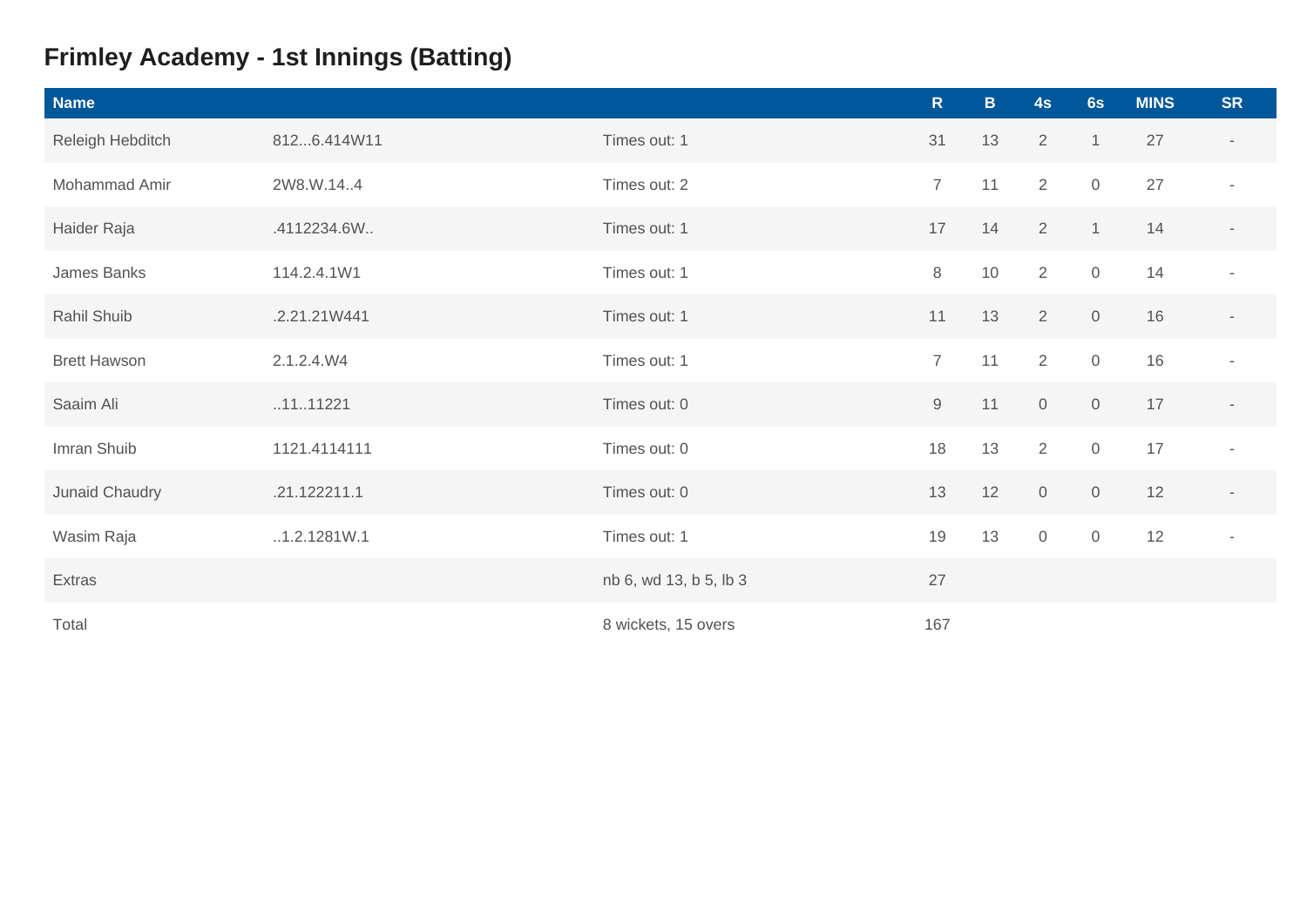### **Frimley Academy - 1st Innings (Bowling)**

| <b>Name</b> |                                                      | $\overline{\mathbf{1}}$      | $\overline{2}$       | 3 <sup>1</sup>          | 4 | 5 <sub>5</sub> | $6\phantom{.}6$ | $\overline{7}$ | $\boldsymbol{8}$ | 9 <sup>°</sup> | $10+$ | $\mathbf{o}$   | $\mathsf{M}$        | ${\sf R}$ | $\boldsymbol{\mathsf{W}}$ | <b>ECON</b> | <b>EXTRAS</b> |
|-------------|------------------------------------------------------|------------------------------|----------------------|-------------------------|---|----------------|-----------------|----------------|------------------|----------------|-------|----------------|---------------------|-----------|---------------------------|-------------|---------------|
| A Jha       | ${\sf R}$<br>W<br><b>NB</b><br><b>WD</b>             | 30                           | $\,8\,$              |                         |   |                |                 |                |                  |                |       | 2.1            | $\mathbf 0$         | 38        | $\mathbf{1}$              | 17.54       |               |
| D Karia     | $\frac{R}{W}$<br><b>NB</b><br><b>WD</b>              | 16                           | 15<br>$\overline{2}$ |                         |   |                |                 |                |                  |                |       | 2.1            | $\mathsf{O}$        | 31        | 2                         | 14.31       | 2wd           |
| H Singh     | ${\sf R}$<br>${\mathsf W}$<br><b>NB</b><br><b>WD</b> | 14<br>$\overline{4}$         | 15                   |                         |   |                |                 |                |                  |                |       | $\overline{2}$ | $\mathbf 0$         | 29        | $\mathbf{1}$              | 14.50       | 4wd           |
| P Barapatre | $\frac{R}{W}$<br><b>NB</b><br>WD                     | NaN<br>NaN<br>$\overline{2}$ |                      |                         |   |                |                 |                |                  |                |       | $\mathbf{1}$   | $\mathsf{O}$        | 16        | $\mathsf{O}\xspace$       | 16.00       | 4nb, 2wd      |
| A Jain      | ${\sf R}$<br>${\mathsf W}$<br><b>NB</b><br><b>WD</b> | 12                           |                      |                         |   |                |                 |                |                  |                |       | $\mathbf{1}$   | $\mathsf{O}$        | 12        | 2                         | 12.00       |               |
| S Panda     | $\frac{R}{W}$<br><b>NB</b><br>WD                     | 11<br>$\overline{2}$         | 11<br>$\sqrt{2}$     |                         |   |                |                 |                |                  |                |       | $\overline{2}$ | $\mathbb O$         | 22        | $\mathsf{O}\xspace$       | 11.00       | 4wd           |
| S Kushwaha  | ${\sf R}$<br>W<br>N <sub>B</sub><br>WD               | $\overline{7}$               | NaN<br>NaN           | $\,6\,$<br>$\mathbf{1}$ |   |                |                 |                |                  |                |       | 3.3            | $\mathbf 0$         | 20        | $\overline{1}$            | 5.71        | 2nb, 1wd      |
| R Golding   | $\begin{array}{c}\nR \\ W \\ NB\n\end{array}$<br>WD  | 11                           | 28                   |                         |   |                |                 |                |                  |                |       | 2.4            | $\mathsf{O}\xspace$ | 39        | $\mathsf O$               | 14.63       | 2wd           |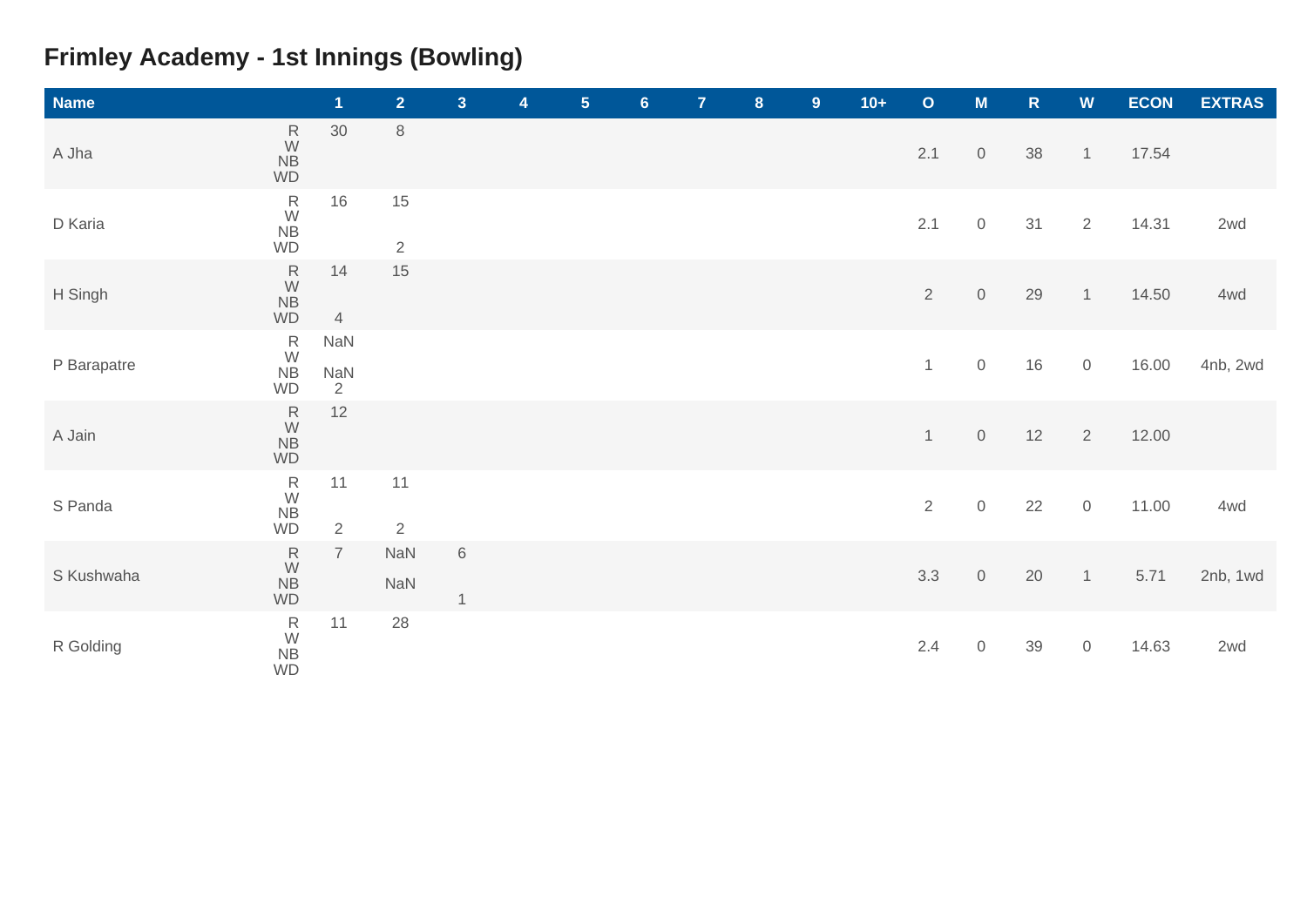### **Frimley Academy - 1st Innings (Over-by-over)**

| Over           | <b>Runs</b>    | <b>Wickets</b> | <b>Bowler(s)</b>    | <b>Ball-by-ball</b>         |
|----------------|----------------|----------------|---------------------|-----------------------------|
| 1              | 30             | $\overline{2}$ | Amit Jha            | $2812 \cdot W8 \cdot W$     |
| $\overline{2}$ | 16             | $\overline{0}$ | Dhvanil Karia       | • 1 • 6 • 4 1 4             |
| 3              | 14             | $\mathbf{1}$   | Harpreet Singh      | 2wd 4 W 1 • 1 2wd 4         |
| $\overline{4}$ | 16             | $\overline{0}$ | Pravesh Barapatre   | 2nb 4 1 1 2wd 2nb+1 1 2     |
| 5              | 16             | $\overline{0}$ | Harpreet Singh      | 4 b 2 3 2 4 4               |
| 6              | 13             | $\overline{2}$ | Alok Jain           | 4 b 1 6 W W 1 •             |
| $\overline{7}$ | 9              | $\overline{0}$ | Amit Jha            | $b2 \cdot 12 \cdot 21$      |
| 8              | 12             | $\overline{0}$ | Saroj Panda         | • 2 1 • 2 2 wd lb 4         |
| 9              | 15             | $\overline{2}$ | Dhvanil Karia       | 2wd W • W 4 4 1 4           |
| 10             | $\overline{7}$ | $\overline{0}$ | Sanjay Kushwaha     | $1 - 11121$                 |
| 11             | 12             | $\overline{0}$ | <b>Russ Golding</b> | • 4 1 • b 1 1 4             |
| 12             | 11             | $\overline{0}$ | Saroj Panda         | 2wd 1 1 1 2 2 1 1           |
| 13             | $\overline{7}$ | $\overline{0}$ | Sanjay Kushwaha     | • $21 \cdot 1 \cdot 2$ nb+1 |
| 14             | 30             | $\overline{0}$ | <b>Russ Golding</b> | 2 . 2 2 2 lb 2 1 2 8        |
| 15             | $\overline{7}$ | $\mathbf{1}$   | Sanjay Kushwaha     | 111Wb • wd 11               |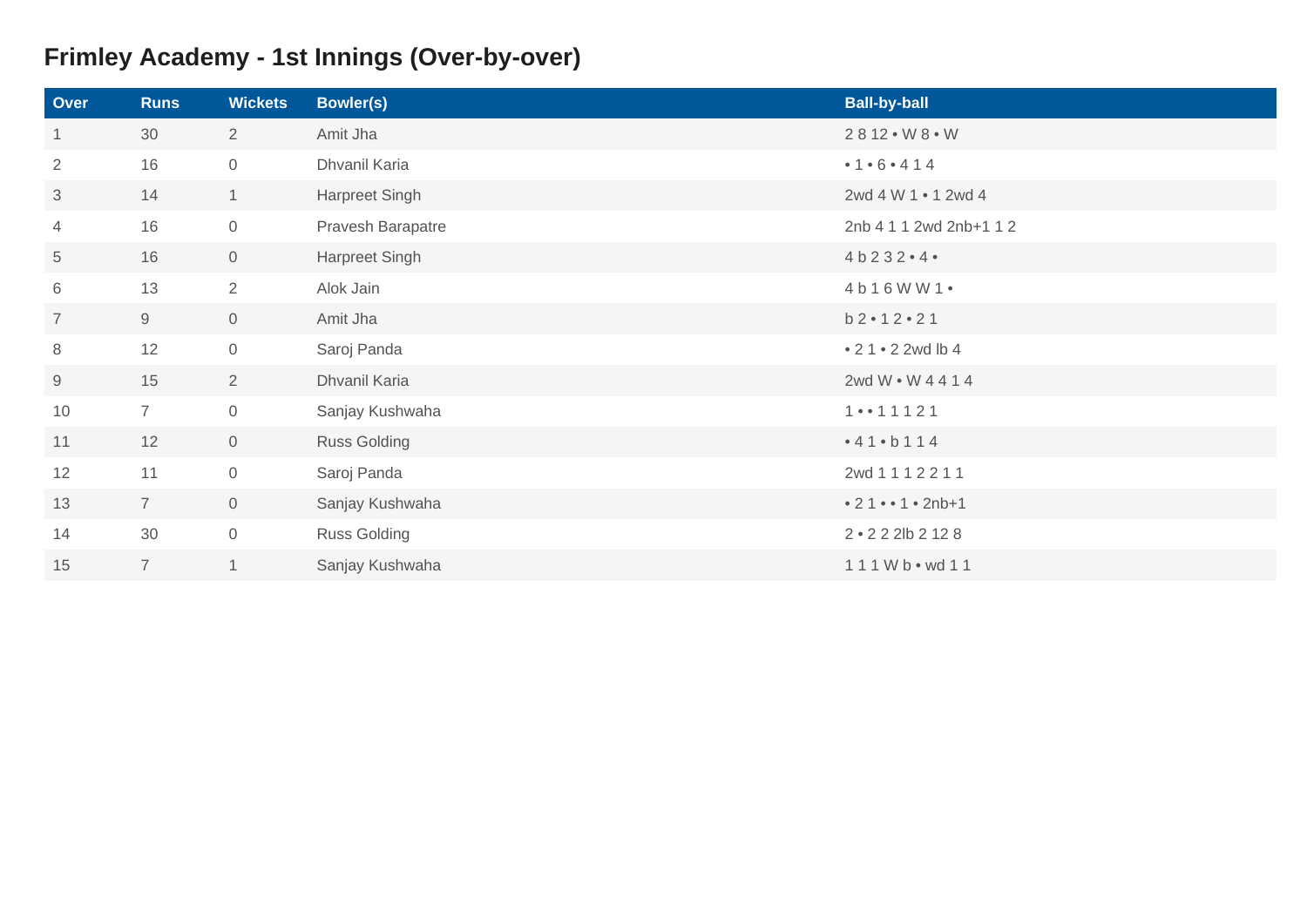### **Nokia Old Boys - 1st Innings (Batting)**

| <b>Name</b>         |                   |                        | $\mathsf{R}$    | $\mathbf{B}$ | 4s             | 6s                  | <b>MINS</b> | <b>SR</b>                |
|---------------------|-------------------|------------------------|-----------------|--------------|----------------|---------------------|-------------|--------------------------|
| Amit Jha            | W8.W.4.4.1        | Times out: 2           | 11              | 12           | $\overline{2}$ | $\mathbf 0$         | 15          | $\overline{\phantom{a}}$ |
| Harpreet Singh      | 8.2W2.1           | Times out: 1           | $\overline{7}$  | 11           | $\overline{0}$ | $\mathsf O$         | 15          | $\overline{\phantom{a}}$ |
| Adam Foster         | .111.1.1          | Times out: 0           | $5\phantom{.0}$ | 11           | $\mathsf{O}$   | $\mathsf{O}$        | 15          | $\overline{\phantom{a}}$ |
| Sanjay Kushwaha     | 21W14W2423        | Times out: 2           | $\overline{7}$  | 13           | 2              | $\mathsf{O}$        | 15          |                          |
| Pravesh Barapatre   | .2W11.141         | Times out: 1           | $\overline{4}$  | $9\,$        | $\overline{1}$ | $\mathsf{O}\xspace$ | 13          |                          |
| Alok Jain           | .4.1.1            | Times out: 0           | 6               | 15           | $\mathbf{1}$   | $\mathsf O$         | 12          | $\sim$                   |
| Saroj Panda         | 11411446266       | Times out: 0           | 36              | 14           | 3              | $\mathcal{S}$       | 14          |                          |
| <b>Russ Golding</b> | 1.1.1.21.         | Times out: 0           | 6               | 11           | $\mathsf{O}$   | $\mathsf O$         | 14          | $\sim$                   |
| Dhvanil Karia       | 1.W2.121.2.22.242 | Times out: 1           | 15              | 19           | $\overline{1}$ | $\mathbf 0$         | 17          | $\sim$                   |
| Ankur Bhatnagar     | WW.WW.2           | Times out: 4           | $-22$           | $\,6\,$      | $\sqrt{0}$     | $\mathbf 0$         | 16          | $\sim$                   |
| Extras              |                   | nb 2, wd 20, b 0, lb 0 | 22              |              |                |                     |             |                          |
| Total               |                   | 11 wickets, 15 overs   | 95              |              |                |                     |             |                          |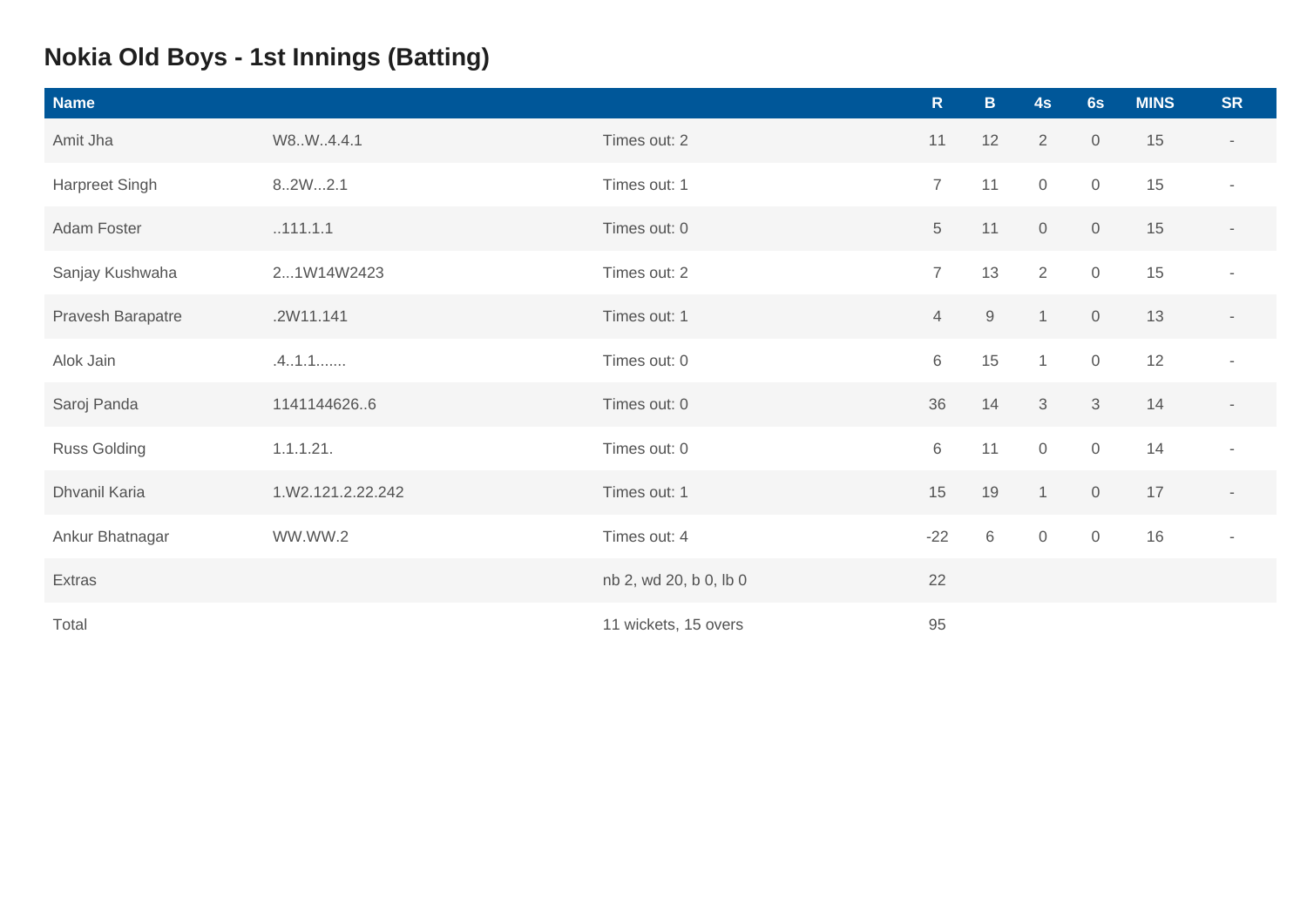#### **Nokia Old Boys - 1st Innings (Bowling)**

| <b>Name</b>     |                                                                | $\blacktriangleleft$                | $\overline{2}$                     | $\mathbf{3}$                  | 4 | $5\phantom{.}$ | $6\phantom{a}$ | $\overline{7}$ | $\boldsymbol{8}$ | 9 | $10+$ | $\mathbf O$    | $\mathsf{M}$        | ${\sf R}$      | $\boldsymbol{\mathsf{W}}$ | <b>ECON</b> | <b>EXTRAS</b> |
|-----------------|----------------------------------------------------------------|-------------------------------------|------------------------------------|-------------------------------|---|----------------|----------------|----------------|------------------|---|-------|----------------|---------------------|----------------|---------------------------|-------------|---------------|
| R Shuib         | $\stackrel{\mathsf{R}}{\mathsf{W}}$<br><b>NB</b><br><b>WD</b>  | $22\,$<br>$\overline{4}$            | $\boldsymbol{7}$<br>$\overline{4}$ |                               |   |                |                |                |                  |   |       | $\overline{2}$ | $\mathsf{O}\xspace$ | 29             | $\mathbf{1}$              | 14.50       | 8wd           |
| S Ali           | $\frac{R}{W}$<br>${\sf NB}$<br><b>WD</b>                       | $\overline{2}$                      | $\,$ 5 $\,$                        |                               |   |                |                |                |                  |   |       | $\overline{2}$ | $\mathbf 0$         | $\overline{7}$ | $\overline{1}$            | 3.50        |               |
| M Amir          | $\frac{R}{W}$<br>NB<br><b>WD</b>                               | $10$                                | $\,$ 5 $\,$                        | $\mathsf 9$<br>$\overline{4}$ |   |                |                |                |                  |   |       | $\mathbf{3}$   | $\mathsf{O}\xspace$ | 24             | $\mathbf{1}$              | 8.00        | 4wd           |
| W Raja          | $_\mathrm{W}^\mathrm{R}$<br>${\sf NB}$<br><b>WD</b>            | $\,$ 5 $\,$                         |                                    |                               |   |                |                |                |                  |   |       | $\mathbf{1}$   | $\mathbf 0$         | $\,$ 5 $\,$    | $\mathbf{1}$              | 5.00        |               |
| J Chaudry       | $\frac{R}{W}$<br><b>NB</b><br>WD                               | 16                                  | 12<br>$\overline{4}$               |                               |   |                |                |                |                  |   |       | $\overline{2}$ | $\mathsf{O}\xspace$ | 28             | $\mathbf{1}$              | 14.00       | 4wd           |
| I Shuib         | $\stackrel{\mathsf{R}}{\mathsf{W}}$<br>${\sf NB}$<br><b>WD</b> | $\,8\,$<br>$\overline{2}$           |                                    |                               |   |                |                |                |                  |   |       | $\mathbf{1}$   | $\mathbf 0$         | $\,8\,$        | $\mathsf{O}$              | 8.00        | 2wd           |
| J Banks         | R<br>W<br><b>NB</b><br>$\mathsf{WD}$                           | <b>NaN</b><br>NaN<br>$\overline{2}$ |                                    |                               |   |                |                |                |                  |   |       | 1              | $\mathbf 0$         | 10             | $\mathbf 0$               | 10.00       | 2nb, 2wd      |
| <b>B</b> Hawson | $\frac{R}{W}$<br>${\sf NB}$<br><b>WD</b>                       | 28                                  |                                    |                               |   |                |                |                |                  |   |       | $\mathbf{1}$   | $\mathbb O$         | 28             | $\mathsf{O}$              | 28.00       |               |
| H Raja          | $\begin{array}{c}\nR \\ W \\ NB\n\end{array}$<br>WD            | $\overline{4}$                      | 14                                 |                               |   |                |                |                |                  |   |       | 2.1            | $\mathbf 0$         | 18             | $\mathcal{S}$             | 8.31        |               |